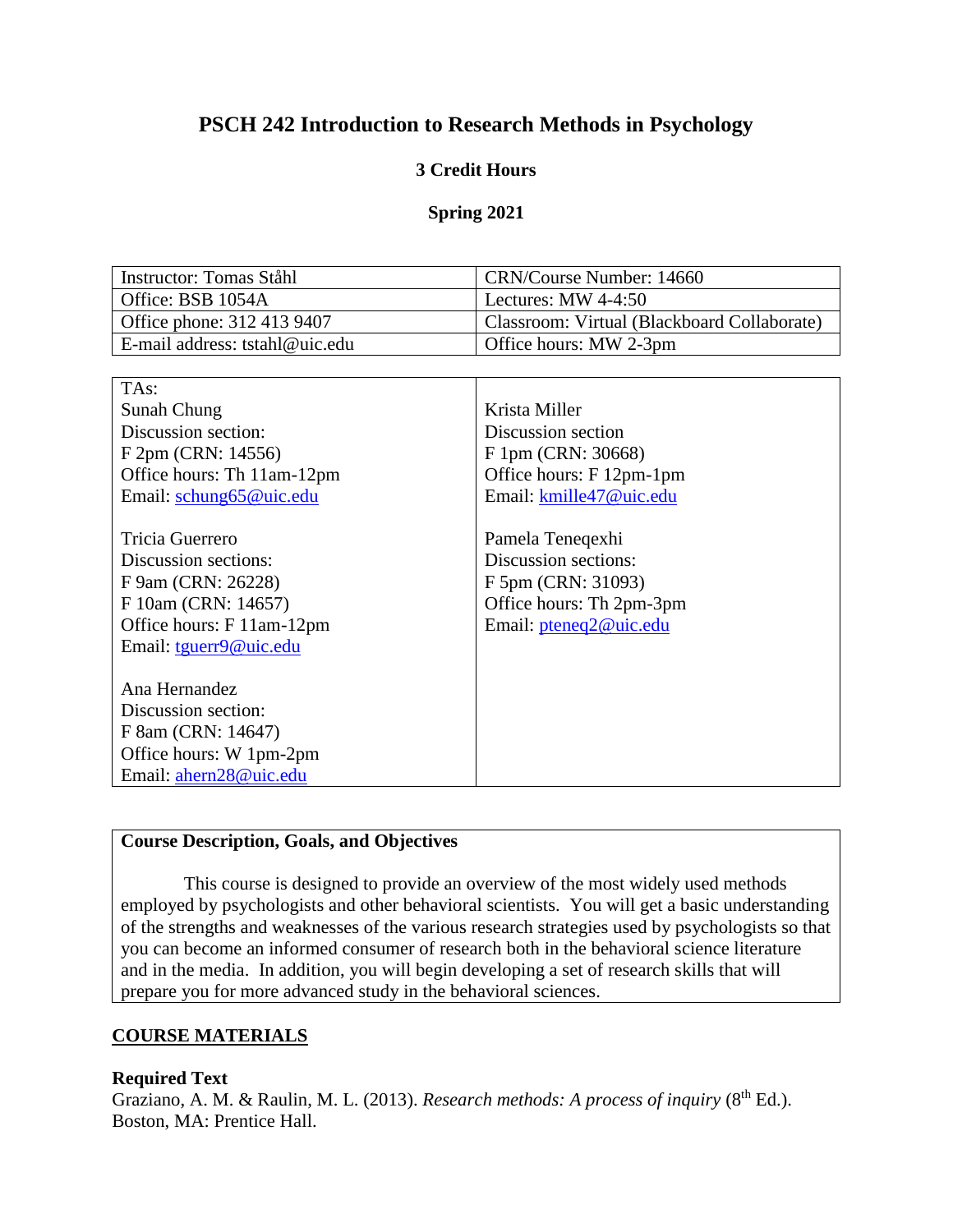New, used, loose-leaf, rental, and digital copies should be available at the UIC book store. You should also be able to find various alternative ways of acquiring this text online.

#### **A basic pocket calculator.**

You will also need a calculator. Any basic calculator will do as long as it can perform addition, subtraction, multiplication, and division, as well as compute square roots.

### **Required Technology**

Students will need regular access to a personal computer that runs on a broadband Internet connection. Please contact ACCC to request and borrow a laptop or be assigned a hotspot for the semester if you do not have the required hardware and internet capabilities.

### **COURSE STRUCTURE AND POLICIES**

### **Lectures**

Two lectures will be uploaded on blackboard every week (unless stated otherwise), and you can watch them as many times as you want, at your convenience. Lectures will be recorded using Blackboard collaborate. I intend to record the lectures at 4pm on Mondays and Wednesdays, and upload them immediately afterwards. If you want to, you can attend the lectures live, as they are being recorded. Attending lectures live has the advantage that you can ask questions using the chat window. **However, attending the lectures live as they are being recorded is not required**.

### **Discussion sections**

Discussion sections will take place **live every Friday**, on Blackboard collaborate, unless stated otherwise (see schedule at the end of the syllabus). Discussion sections are designed to give you "hands on" experience with the concepts discussed in class. **Attendance during discussion sections is required**, and attendance will count toward your final grade.

#### **Missed or Late Work**

It is crucial that you turn in assignments on time. Unless stated otherwise, you must upload **an electronic copy of the assignment to Safe Assign on Blackboard before the deadline**.

Late assignments will be penalized **10% for each day** (up to 24 hours) that it is turned in late. The only late work that will be accepted without penalty will be work presented with a **documented excuse** (such as a documented case of illness or death in the family)*.* In this case, you must contact the professor by email (and copy the TA) as soon as possible to document your excuse.

#### **Office hours**

The instructor, as well as the TAs, have online office hours every week (see top of syllabus). If you want to see me during office hours, please send me an email in advance. **At the time of my office hours, you will find me in the virtual Course room on Blackboard collaborate**. If you want to see your TA during office hours, let him/her know in advance via email, and then **go to your Discussion section's virtual Course room for the meeting**.

#### **Electronic Communication**

Provided that you ask a reasonable question and articulate yourself clearly in your message, I will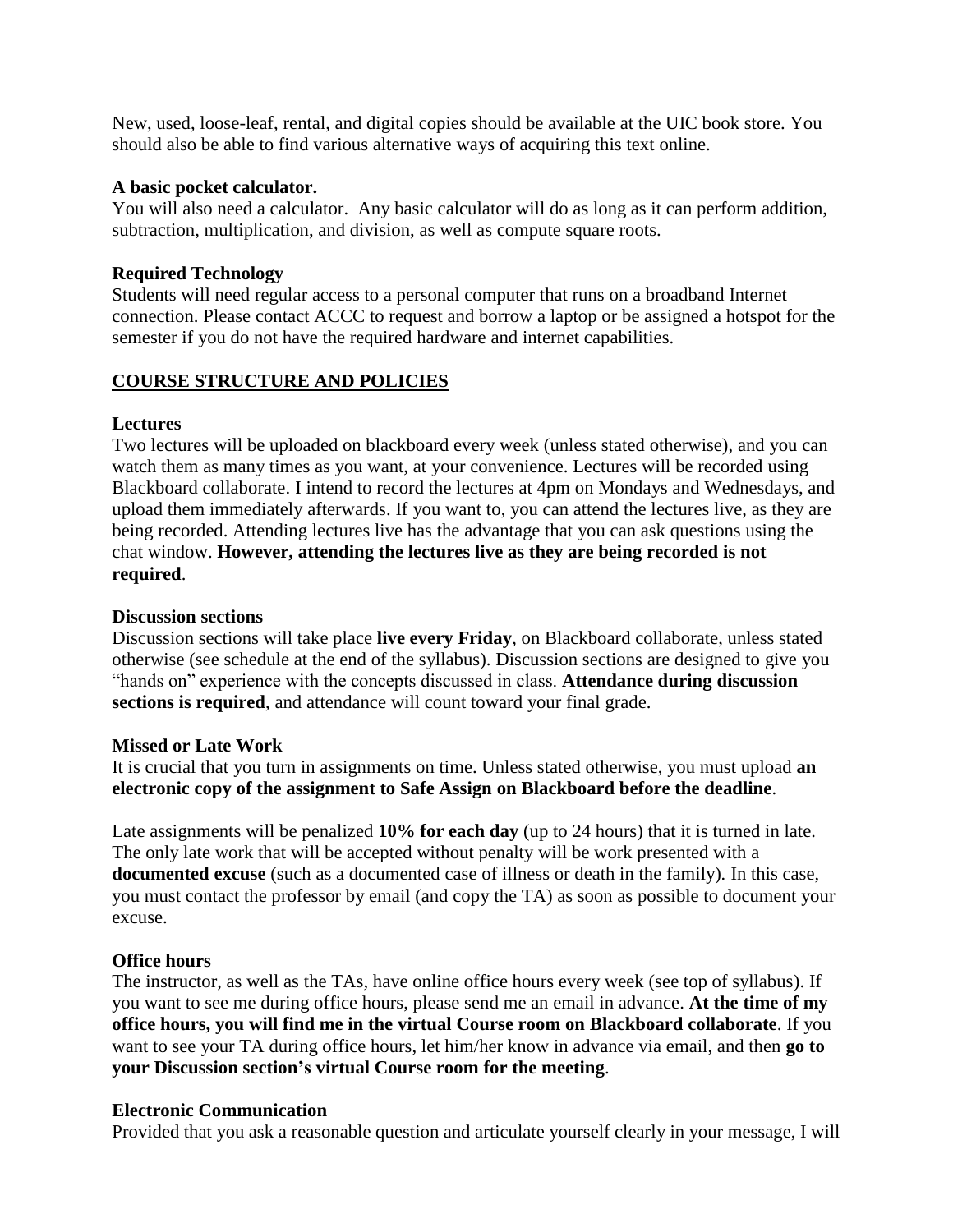respond to e-mails. However, please understand that I receive a lot of e-mails in a given day. Therefore, please expect that it may take up to 48 hours until you receive my response.

Many things I am asked in emails are things that are addressed in this document (e.g., can I drop an exam?) or things that I have already addressed in class. I will not respond to these emails. If what you ask is a question that is relevant to the rest of the class, I may address your question in class instead of responding to the e-mail.

If you e-mail the instructor or your TA and you would like a response, your message should be well thought out, well written, and include information about who you are and what course you are in (or discussion section for the TA).

#### **Academic Integrity**

A student who submits work, at any stage of the writing process, which in whole or part has been written by someone else or which contains passages quoted or paraphrased from another's work without acknowledgment (quotation marks, citation, etc.) has plagiarized. Maintain your integrity when completing assignments and be overzealous to give credit where it is due. If you are ever unsure about what constitutes plagiarism, ask me. Students who are found to have plagiarized work may be subject to various disciplinary actions, including a failing grade on a particular assignment, failure of the entire course, and possible expulsion from the university. **For any case of academic dishonesty, my policy is to file a complaint with the Office of the Dean of Students**. For more information about violating academic integrity and its consequences, consult the website of the UIC Office of the Dean of Students at <https://dos.uic.edu/community-standards/academic-integrity>

#### **Respect for Copyright**

Please protect the integrity of all course materials and content. By enrolling in this course, you agree to honor this request. Be mindful of the hard work and time that instructors and TAs put into creating course materials such as exam questions, lecture videos, and reading materials. Please do not upload course materials not created by you onto third-party websites or share content with anyone who is not enrolled in our course. I am grateful for your cooperation in honoring this important request.

### **RELIGIOUS HOLIDAYS**

Campus Policy States: The faculty of the University of Illinois at Chicago shall make every effort to avoid scheduling examinations or requiring that student projects be turned in or completed on religious holidays. Students who wish to observe their religious holidays shall notify the faculty member by the tenth day of the semester of the date when they will be absent unless the religious holiday is observed on or before the tenth day of the semester. In such cases, the student shall notify the faculty member at least five days in advance of the date when he/she will be absent. The faculty member shall make every reasonable effort to honor the request, not penalize the student for missing the class, and if an examination or project is due during the absence, give the student an exam or assignment equivalent to the one completed by those students in attendance. If the student feels aggrieved, he/she may request remedy through the campus grievance procedure.

### **DISABILITY ACCOMMODATION**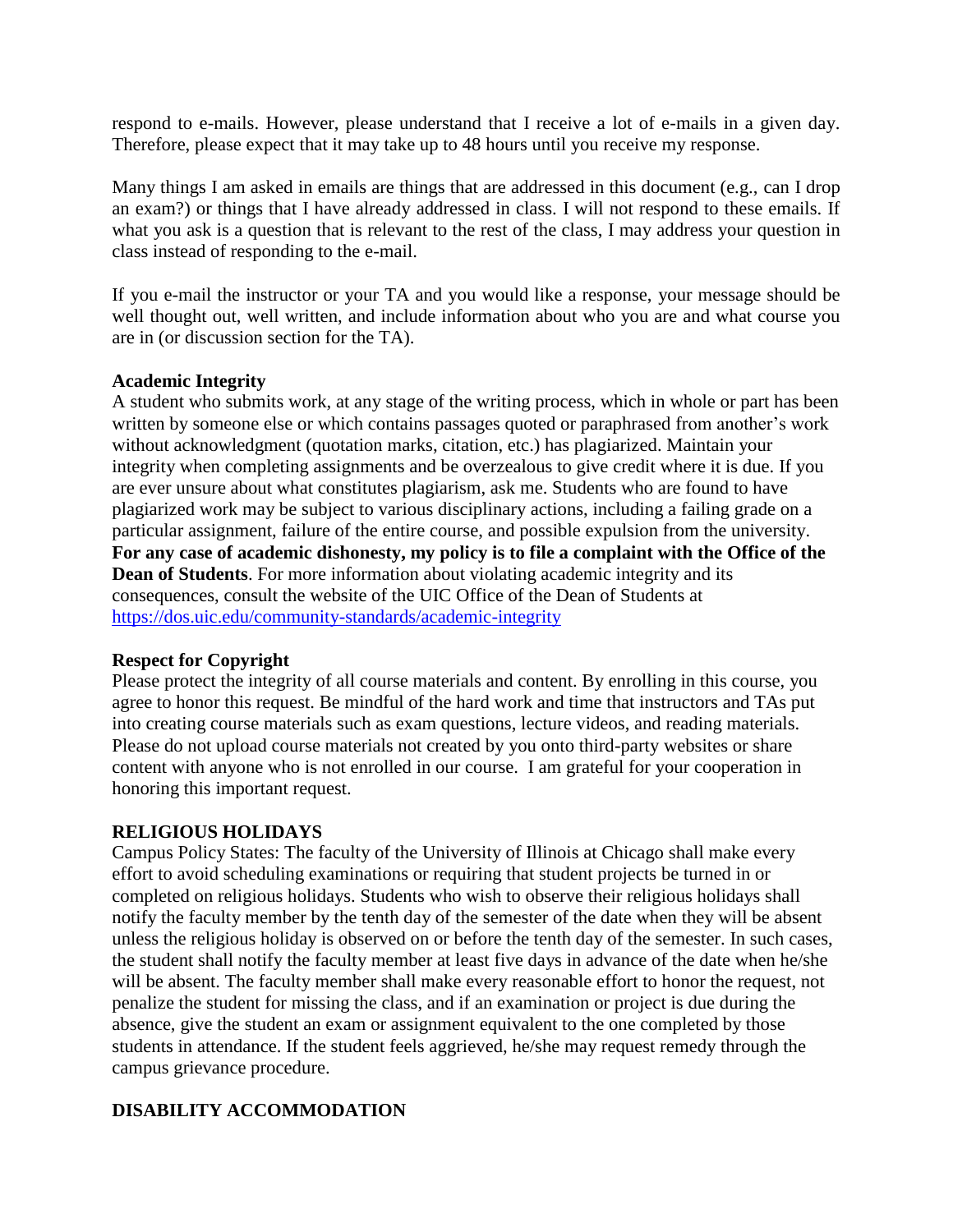UIC is committed to full inclusion and participation of people with disabilities in all aspects of university life. If you face or anticipate disability-related barriers while at UIC, please connect with the Disability Resource Center (DRC) at [drc.uic.edu,](https://drc.uic.edu/) via email at [drc@uic.edu,](mailto:drc@uic.edu) or call (312) 413-2183 to create a plan for reasonable accommodations. In order to receive accommodations, you will need to disclose the disability to the DRC, complete an interactive registration process with the DRC, and provide me with a Letter of Accommodation (LOA). Upon receipt of a LOA, I will gladly work with you and the DRC to implement approved accommodations.

### **COURSE REQUIREMENTS, METHODS OF EVALUATION, & GRADING POLICIES**

#### **Exams**

There will be four exams offered during the course; three exams during the semester and a final exam. Exams will be made available on blackboard. You will need to download the exam, complete it at home, and upload your completed exam on blackboard before the deadline. **The dates and times for exams are indicated in the schedule at the end of the syllabus**.

**Your lowest exam grade of the four will be dropped**. Exams will make up 80% of your final grade. Exams offered during the semester will be non-cumulative with the caveat that each section of the course builds on previous sections. Though I will not explicitly test you on concepts from an earlier unit, you will have to draw on knowledge from previous units on later exams. A cumulative final exam will be offered during the week of finals.

As mentioned above, the lowest of the four exams will be dropped. I will drop your lowest exam for several reasons. The primary reason one exam will be dropped is that it eliminates the need for make-up exams. **Make-up exams will not be given under any circumstances.** You may be sick or out of town on a particular exam day, or oversleep on the day of the exam. If this were to occur, you would not need to worry about missing the exam because that exam will be dropped. A second reason I drop the lowest exam is that everyone can have a bad day. If you happened to take an exam on a day you were not prepared and you were not satisfied with your score, you could take the final exam. If the score on your final is better than one of your previous exams, the earlier exam would be dropped from your final grade calculation. However, this can only happen if you take the first three scheduled exams. In addition, if you are happy with your first three exam scores, you are not required to take the final.

#### **Homework**

You will have a total of six homework assignments over the course of the semester. Homework will be due on the dates outlined in the syllabus. **The lowest of your six homework grades will be dropped. As with exams, there will be no Make-up assignments.** 

#### **Course Grading**

Course grades will be based on exams (80%), homework (16.67%) and attendance during discussion sections (3.33%). Grades will be based on the following scale:

| Grade | Percent      |
|-------|--------------|
|       | $89.5 - 100$ |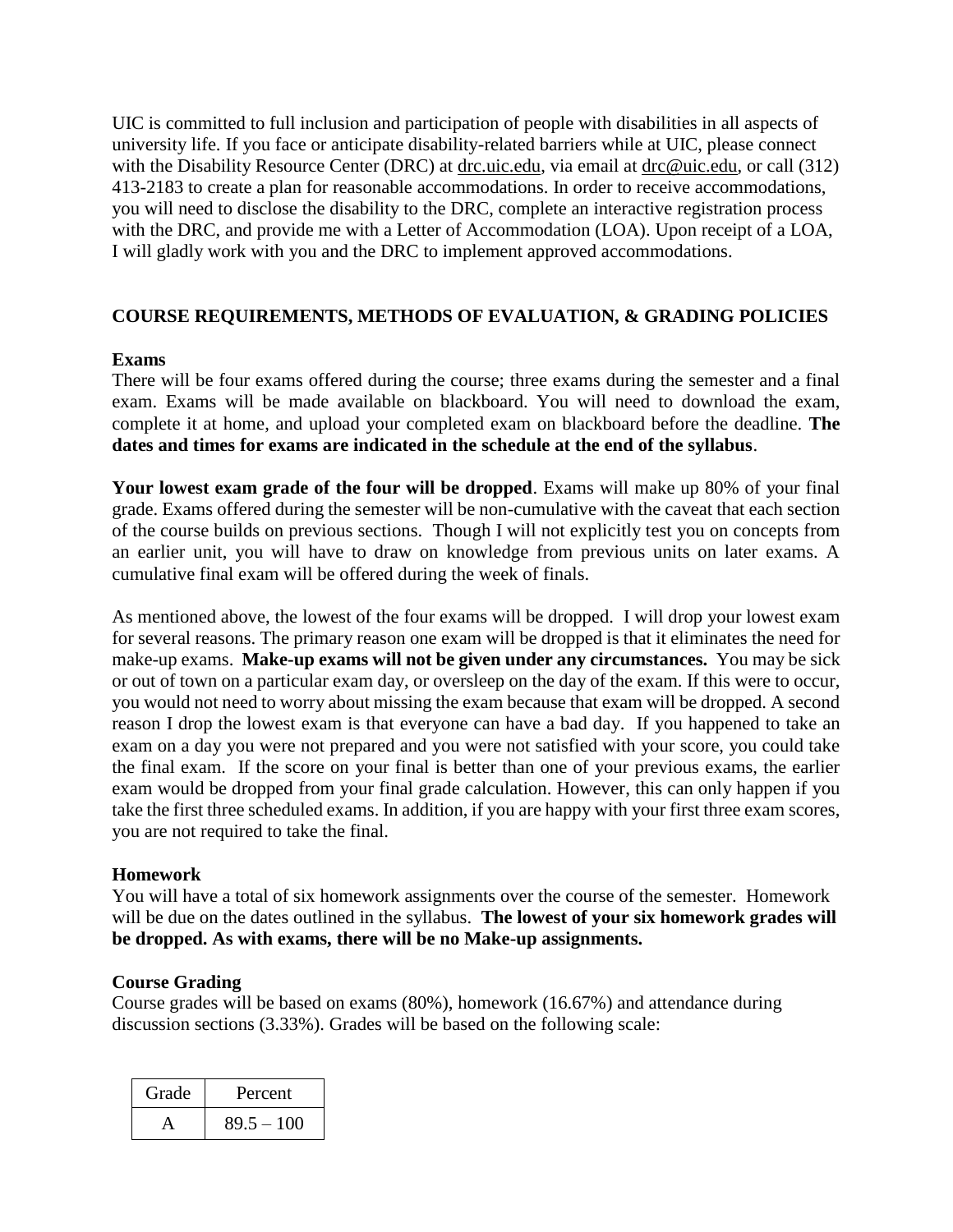| B  | $79.5 - 89.4$ |
|----|---------------|
|    | 69.5-79.4     |
| I) | $59.5 - 69.4$ |
| H. | $0 - 59.4$    |

Your current grade  $(\%)$  will be available on Blackboard throughout the semester, in the column titled "Grade (%)". Y**ou cannot accurately calculate your grade based on raw points, because the grade is weighted** (points for exams and homework are weighted differently). Only rely on the "Grade %" reported on blackboard to determine your current grade.

**It will be your responsibility to keep track of your scores on Blackboard.** If you notice that a score has been incorrectly entered into Blackboard, you must report this information to your TA by Monday of finals week. If you fail to do so, you will receive the grade that appears on Blackboard.

| Week/Day/Date          | <b>Course Event</b> |
|------------------------|---------------------|
| Week 3, Friday 29 Jan  | Homework 1 Due      |
| Week 5, Monday 8 Feb   | EXAM <sub>1</sub>   |
| Week 5, Friday 12 Feb  | Homework 2 Due      |
| Week 7, Friday 26 Feb  | Homework 3 Due      |
| Week 9, Monday 8 Mar   | EXAM <sub>2</sub>   |
| Week 9, Friday 12 Mar  | Homework 4 Due      |
| Week 11, Friday 2 Apr  | Homework 5 Due      |
| Week 14, Monday 19 Apr | Homework 6 Due      |
| Week 15, Monday 26 Apr | EXAM <sub>3</sub>   |
| Week 16, TBD           | Final EXAM          |

## **CALENDAR OF MAJOR COURSE EVENTS AND DEADLINES**

#### **UIC RESOURCES**

If you find yourself having difficulty with the course material or any other difficulties in your student life, don't hesitate to ask for help! Come to me, or if it is about an issue beyond this class, please contact your college advisors, or get help from any number of other support services on campus. You can get a referral to the right place, or help on the spot, from concerned advisor in the Undergraduate Success Center (USC) at [usc@uic.edu](mailto:usc@uic.edu).

**The Writing Center,** located in Grant Hall 105, offers one-on-one consultation with student writers who need help developing ideas, or need advice, guidance or additional instruction on any aspects of writing in any class. Tutors are prepared to spend fifty minutes per appointment, and there is no limit to the number of tutoring sessions you can have each semester. Make an appointment and be on time! Bring the paper on which you're working, as well as any related drafts or notes, and information about the assignment. For an appointment, call the Writing Center at (312) 413-2206, or stop by room 105 of Grant Hall. Visit the Writing Center website at [www.uic.edu/depts/engl/writing](http://www.uic.edu/depts/engl/writing) for more information.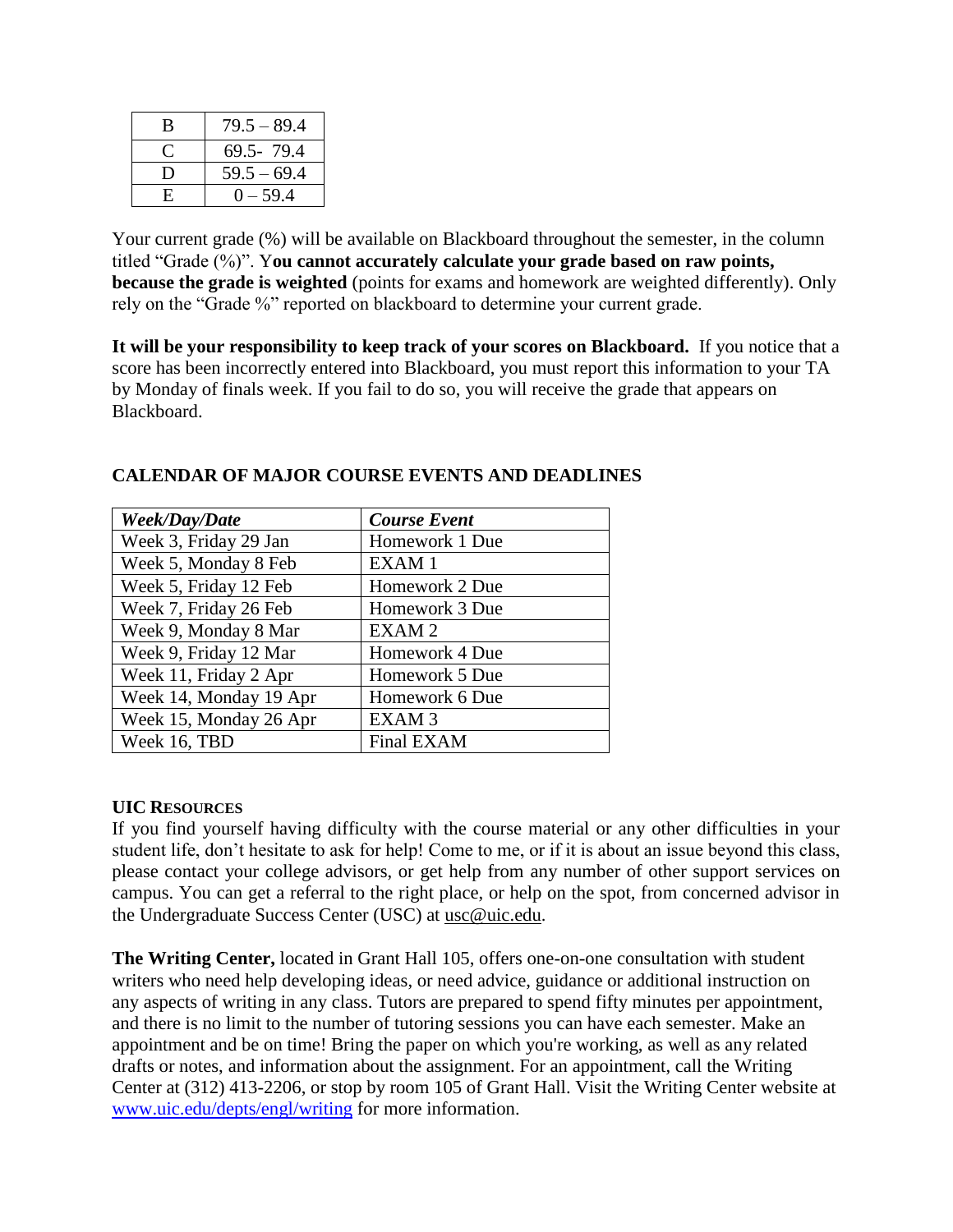**Public Computer Labs** are available throughout campus where you may write and/or print out your work**.** For a list of labs and the hours they're open, go to <www.accc.uic.edu/pclabs>. NOTE: Do not wait until the last minute to print out papers. Sometimes labs have long lines of students waiting for access.

**The Academic Center for Excellence** can help if you feel you need more individualized instruction in reading and/or writing, study skills, time management, etc. Phone: (312) 413-0031.

**Counseling Services** are available for all UIC students. You may seek free and confidential services from the Counseling Center <www.counseling.uic.edu>. The Counseling Center is located in the Student Services Building; you may contact them at (312) 996-3490. In addition to offering counseling services, the Counseling Center also operates the InTouch Crisis Hotline from 6:00 p.m.-10:30 p.m. They offer support and referrals to callers, as well as telephone crisis interventions; please call (312) 996-5535.

### **Tentative schedule**

The following pages contain a listing of topics and assigned readings. All readings will come from the Graziano & Raulin textbook. Students are expected to have read the required readings for the week each topic is covered.

Note: Lectures are recorded, and will be uploaded on Blackboard. You can watch them as many times as you like, at your convenience. **I will record the lectures on Blackboard Collaborate on Mondays and Wednesdays at 4pm. If you can, I encourage you to attend live, as I record the lecture (and you can ask questions using the chat**). However, you are not required to attend the lectures live. **You are required to attend the Discussion sections live**.

| Week<br>#               | <b>Date</b>  | G & R<br>Ch.    | <b>Topic</b>                               |
|-------------------------|--------------|-----------------|--------------------------------------------|
|                         | Asynchronous |                 | Introduction                               |
| $\mathbf{1}$            | Asynchronous | CH <sub>1</sub> | Science and Psychology                     |
|                         | F1/15        |                 | <b>**No Discussion Section 1/15</b>        |
|                         | Asynchronous |                 | **No Class – MLK Day                       |
| $\mathbf{2}$            | Asynchronous | CH 2,<br>3      | The Research Process                       |
|                         | F1/22        |                 | <b>Discussion Section</b>                  |
|                         | Asynchronous |                 | Developing Research Questions & Hypotheses |
| $\overline{\mathbf{3}}$ | Asynchronous | CH <sub>3</sub> | <b>Research Ethics</b>                     |
|                         | F1/29        |                 | <b>Discussion Section: Homework 1 Due</b>  |
|                         | Asynchronous |                 | Data and Measurement                       |
| 4                       |              | CH <sub>4</sub> |                                            |
|                         | Asynchronous |                 | Data and Measurement                       |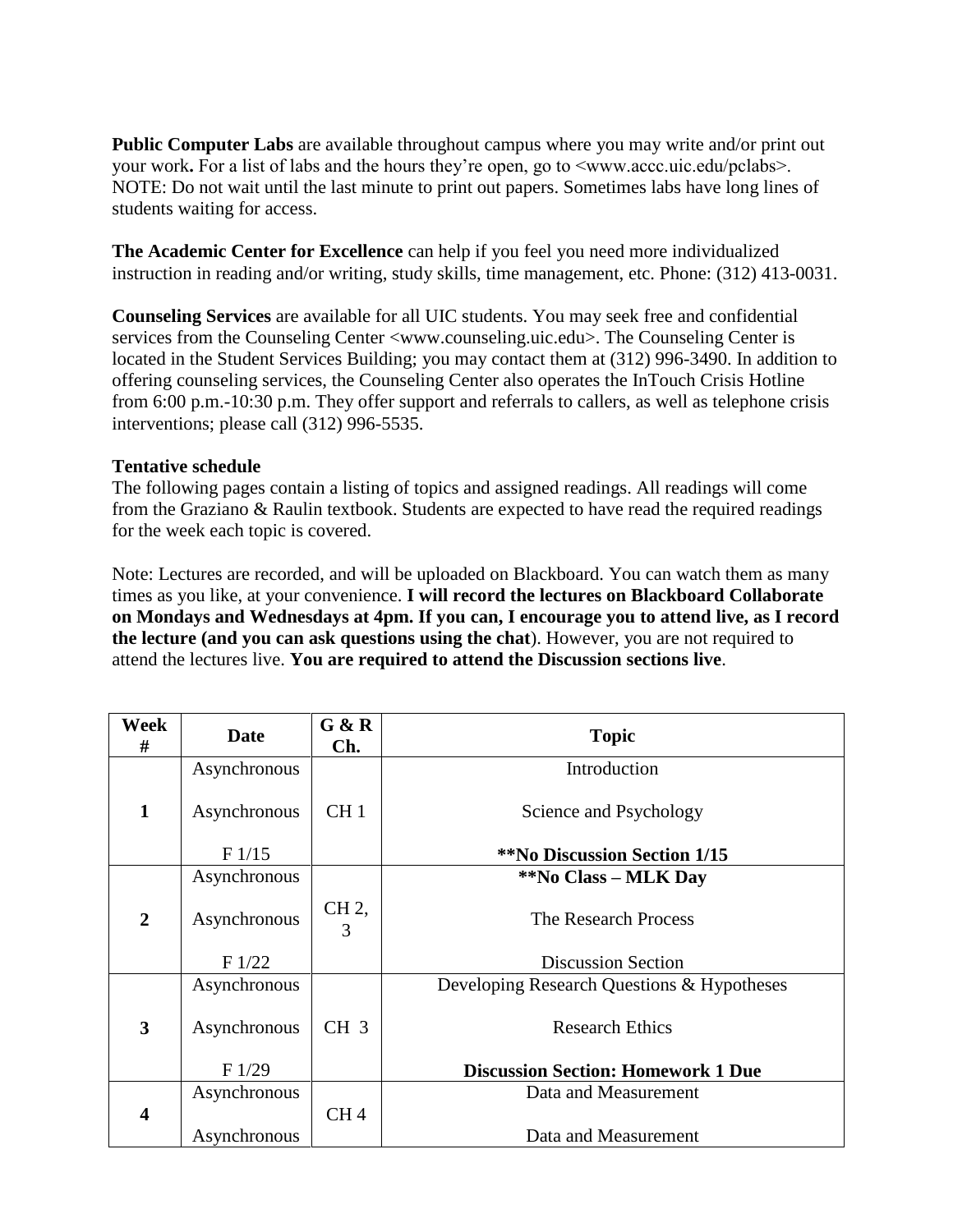|    | F2/5         |                     | Discussion section                              |
|----|--------------|---------------------|-------------------------------------------------|
|    | M 2/8        |                     | <b>EXAM 1 - Monday, February 8</b>              |
| 5  | Asynchronous | CH <sub>5</sub>     | Numerical Description of Behavior               |
|    | F2/12        |                     | <b>Discussion Section: Homework 2 Due</b>       |
|    | Asynchronous |                     | Numerical Description of Behavior               |
| 6  | Asynchronous | CH <sub>5</sub>     | Numerical Description of Behavior               |
|    | F2/19        |                     | Discussion section                              |
|    | Asynchronous |                     | Numerical Description of Behavior               |
| 7  | Asynchronous | CH <sub>5</sub>     | <b>Inferential Statistics</b>                   |
|    | F2/26        |                     | <b>Discussion Section: Homework 3 Due</b>       |
|    | Asynchronous |                     | <b>Inferential Statistics</b>                   |
| 8  | Asynchronous | CH <sub>5</sub>     | <b>Inferential Statistics</b>                   |
|    | F 3/5        |                     | <b>Discussion Section</b>                       |
|    | M 3/8        |                     | <b>EXAM 2-Monday, March 8</b>                   |
| 9  | Asynchronous | CH <sub>6</sub>     | <b>Low Constraint Methods</b>                   |
|    | F3/12        |                     | <b>Discussion Section: Homework 4 Due</b>       |
|    | Asynchronous |                     | <b>Correlational and Differential Methods</b>   |
| 10 | Asynchronous | CH 7,<br>8          | Hypothesis Testing; Different Kinds of Validity |
|    | F3/19        |                     | <b>Discussion Section</b>                       |
|    |              |                     | <b>SPRING BREAK</b>                             |
|    | Asynchronous |                     | Threats to Internal Validity                    |
| 11 | Asynchronous | 8, 9                | Controlling Threats to Internal Validity        |
|    | F 4/2        |                     | <b>Discussion Section: Homework 5 Due</b>       |
|    | Asynchronous |                     | Single Variable, Independent-Group Designs      |
| 12 | Asynchronous | <b>CH</b><br>10, 11 | Within and Matched Subjects Designs             |
|    | F4/9         |                     | <b>Discussion Section</b>                       |